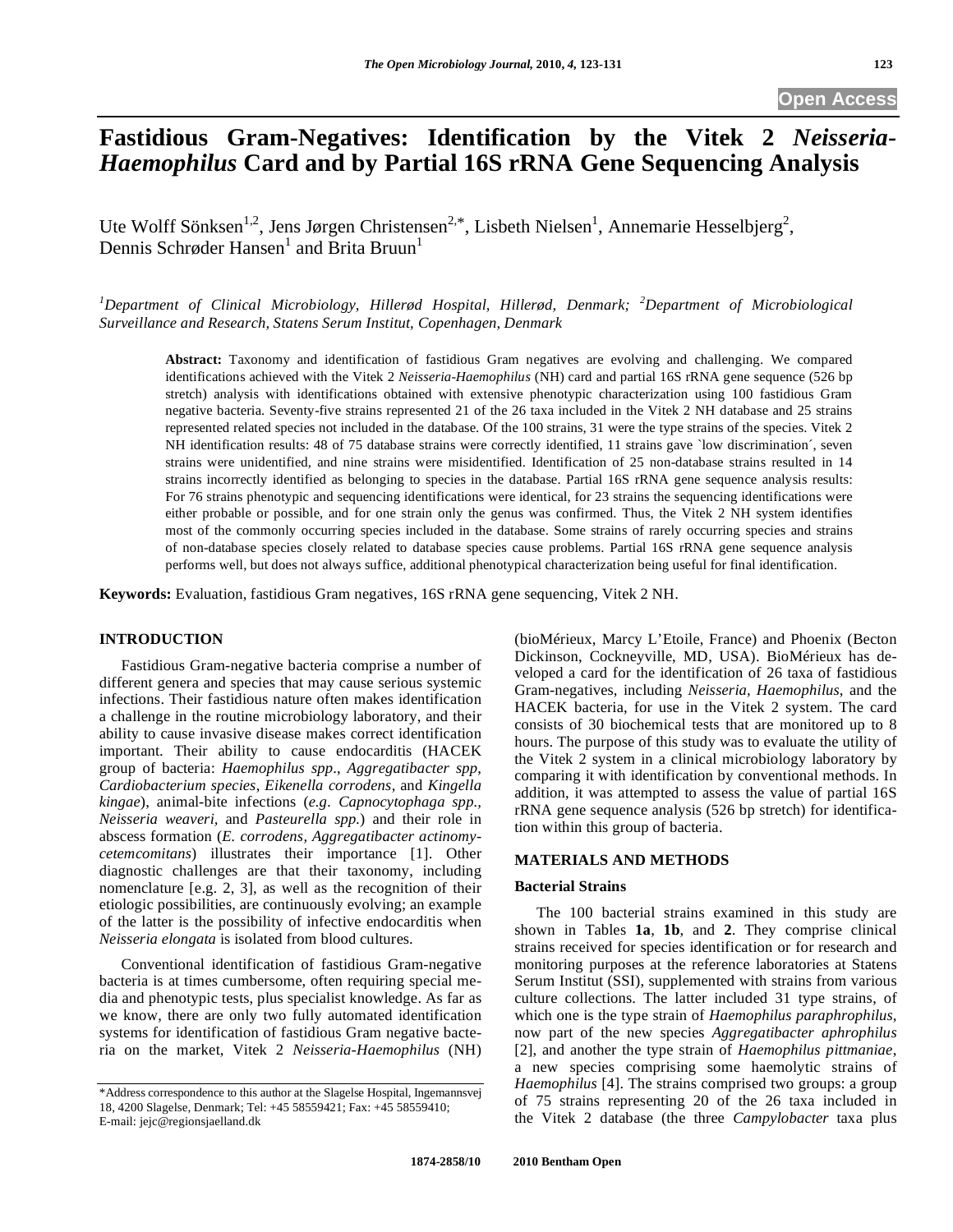### **Table 1a. Identification Results Obtained By partial 16S rRNA Gene Sequence Analysis and by Vitek 2 NH Characterization of 45 Strains Included in the Vitek 2 NH Database**

| <b>Strains</b>                | Strain<br>Designations <sup>a,b</sup> | 16S rRNA Gene Analysis Results <sup>c</sup>      | <b>Difference</b><br><b>Between Max</b><br>Scores <sup>d</sup> | <b>NCBI-BLAST</b><br><b>Species</b><br>Interpretation | Vitek 2 NH<br>Identification <sup>e</sup> |
|-------------------------------|---------------------------------------|--------------------------------------------------|----------------------------------------------------------------|-------------------------------------------------------|-------------------------------------------|
| A. ureae                      | NCTC $10219$ <sup>T</sup>             | 893 / 879 (A. arthritidis) // 502                | 14                                                             | Probable                                              | Misidentified                             |
| A. ureae                      | <b>SSI: P 524</b>                     | 881 / 877 (A. arthritidis) // 498                | $\overline{4}$                                                 | Probable                                              | Correct                                   |
| A. actinomycetemcomitans      | NCTC $9710$ <sup>T</sup>              | 755 / 704 (A. aphrophilus) // 425                | 51                                                             | Confirmed                                             | Low Discrimination                        |
| A. actinomycetemcomitans      | <b>HK 666</b>                         | $830/731$ ( <i>H. influenzae</i> ) // 463        | 99                                                             | Confirmed                                             | Correct                                   |
| A. actinomycetemcomitans      | HK 1662                               | $805/713$ ( <i>H. segnis</i> ) // 448            | 92                                                             | Confirmed                                             | Correct                                   |
| A. aphrophilus/paraphrophilus | NCTC $5906$ <sup>T</sup>              | 762 / 739 (H. parainfluenzae) // 431             | 41                                                             | Confirmed                                             | Correct                                   |
| A. aphrophilus/paraphrophilus | SSI: P 536, AB 1635                   | 706 / 673 (A. actinomycetemcomitans) // 407      | 33                                                             | Confirmed                                             | Correct                                   |
| A. aphrophilus/paraphrophilus | $CCUG$ 14858 $T$                      | 710 / 675 (H. parainfluenzae) // 413             | 35                                                             | Confirmed                                             | Correct                                   |
| A. aphrophilus/paraphrophilus | <b>CCUG 49494</b>                     | 818 / 789 (H. parainfluenzae) // 468             | 29                                                             | Confirmed                                             | Correct                                   |
| A. segnis                     | ATCC 33393 $T$                        | 856 / 740 (Pasteurella aerogenes) // 477         | 116                                                            | Confirmed                                             | Unidentified                              |
| A. segnis                     | SSI: P 1292                           | 847 / 782 (H. influenzae) // 497                 | 65                                                             | Confirmed                                             | Low Discrimination                        |
| A. segnis                     | SSI: P 1351                           | 825 / 782 (H. influenzae) // 499                 | 43                                                             | Confirmed                                             | Low Discrimination                        |
| C. canimorsus                 | <b>CCUG 19190</b>                     | 657 / 657 (C. cynodegmi) // 492                  | $\boldsymbol{0}$                                               | Probable                                              | Unidentified                              |
| C. canimorsus                 | <b>CCUG 19141</b>                     | 857 (C. cynodegmi) // 854 (C. canimorsus) // 494 | $-3$                                                           | Possible                                              | Unidentified                              |
| C. canimorsus                 | CCUG 19140                            | 829 / 661 (C. cynodegmi) // 485                  | 168                                                            | Confirmed                                             | Correct                                   |
| C. canimorsus                 | SSI: 4642/2006                        | 838 / 751 (C. cynodegmi) // 488                  | 87                                                             | Confirmed                                             | Misidentified                             |
| C. canimorsus                 | SSI: 140/2006                         | 587 / 533 (C. cynodegmi) // 365                  | 54                                                             | Confirmed                                             | Misidentified                             |
| C. canimorsus                 | SSI: 187/2006                         | 856 / 780 (C. cynodegmi) // 485                  | 76                                                             | Confirmed                                             | Misidentified                             |
| C. gingivalis                 | CCUG 9715 <sup>T</sup>                | 893 / 852 (C. granulosa) // 503                  | 41                                                             | Confirmed                                             | Unidentified                              |
| C. ochracea                   | SSI: 3435/04                          | 859 / 852 (C. sputigena) // 491                  | $\overline{7}$                                                 | Probable                                              | Correct                                   |
| C. sputigena                  | CCUG 9714 <sup>T</sup>                | 785 / 765 (C. ochracea) // 481                   | 18                                                             | Confirmed                                             | Unidentified                              |
| C. hominis                    | <b>CCUG 31207</b>                     | 841/753 (C. valvarum) // 496                     | 88                                                             | Confirmed                                             | Correct                                   |
| C. hominis                    | CCUG 2711 <sup>T</sup>                | 893 / 761 (C. valvarum) // 502                   | 132                                                            | Confirmed                                             | Correct                                   |
| C. hominis                    | SSI: AB 2089                          | 708 / 663 (C. valvarum) // 407                   | 45                                                             | Confirmed                                             | Correct                                   |
| E. corrodens                  | ATCC $23834^{\mathrm{T}}$             | 780 / 646 (N. denitrificans) // 436              | 134                                                            | Confirmed                                             | Correct                                   |
| E. corrodens                  | SSI: 13794/1992                       | $623 / 541$ ( <i>K. denitrificans</i> ) // 416   | 82                                                             | Confirmed                                             | Correct                                   |
| E. corrodens                  | SSI: 13897/1992                       | 747 / 659 (K. denitrificans) //425               | 88                                                             | Confirmed                                             | Correct                                   |
| H. haemolyticus               | NCTC $10659$ <sup>T</sup>             | 856 / 856 (H. influenzae) // 500                 | $\boldsymbol{0}$                                               | Probable                                              | Misidentified                             |
| H. influenzae                 | NCTC $8143$ <sup>T</sup>              | 832 / 736 (H. haemolyticus) // 462               | 96                                                             | Confirmed                                             | Correct                                   |
| H. influenzae                 | SSI: P 1227                           | 756 / 680 (H. haemolyticus) // 418               | 76                                                             | Confirmed                                             | Correct                                   |
| H. influenzae                 | ATCC 49247                            | 906 / 837 (H. haemolyticus) // 508               | 69                                                             | Confirmed                                             | Correct                                   |
| H. parahaemolyticus           | NCTC $8479$ <sup>T</sup>              | 838 / 838 (A. pleuropneumoniae) // 486           | $\boldsymbol{0}$                                               | Probable                                              | Correct                                   |
| H. parahaemolyticus           | <b>CCUG 48512</b>                     | 901 / 893 (A. pleuropneumoniae) // 499           | 8                                                              | Probable                                              | Misidentified                             |
| H. parainfluenzae             | NCTC $7857$ <sup>T</sup>              | 889 / 841 (A. paraphrophilus) // 481             | 48                                                             | Confirmed                                             | Correct                                   |
| H. parainfluenzae             | SSI: P 1538                           | 870 / 756 (A. paraphrophilus) // 471             | 114                                                            | Confirmed                                             | Correct                                   |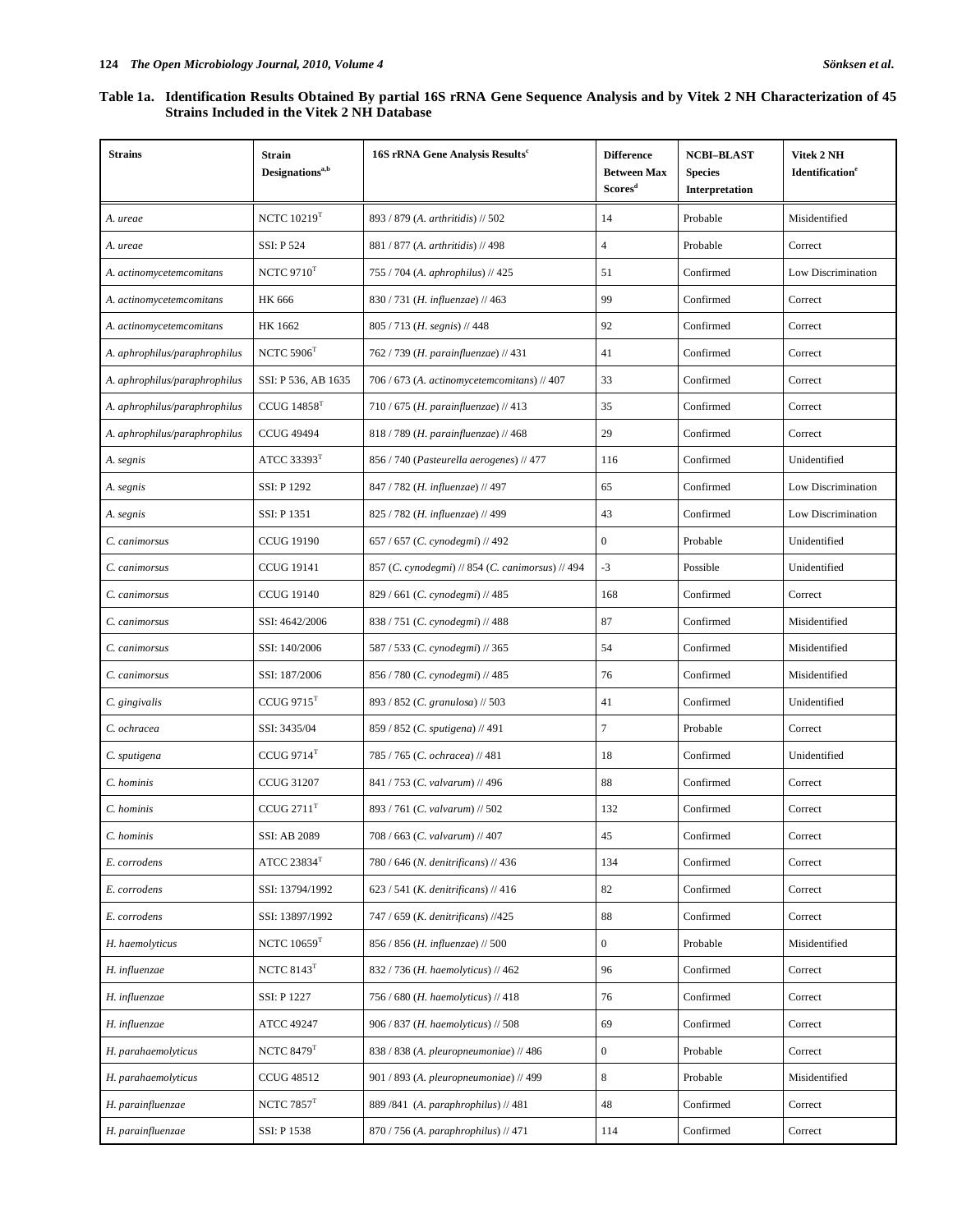| <b>Strains</b>             | <b>Strain</b><br>Designations <sup>a,b</sup> | 16S rRNA Gene Analysis Results <sup>c</sup> | <b>Difference</b><br><b>Between Max</b><br>Scores <sup>d</sup> | <b>NCBI-BLAST</b><br><b>Species</b><br>Interpretation | Vitek 2 NH<br>Identification <sup>e</sup> |
|----------------------------|----------------------------------------------|---------------------------------------------|----------------------------------------------------------------|-------------------------------------------------------|-------------------------------------------|
| H. parainfluenzae          | <b>CCUG 49489</b>                            | 929 / 837 (A. paraphrophilus) // 445        | 92                                                             | Confirmed                                             | Correct                                   |
| H. pittmaniae <sup>t</sup> | CCUG 48703 <sup>T</sup>                      | 686 / 676 (H. parainfluenzae) // 400        | 10                                                             | Probable                                              | Low Discrimination                        |
| K. denitrificans           | CCUG $6516T$                                 | 838 / 838 (N. weaveri) // 469               | $\bf{0}$                                                       | Probable                                              | Low Discrimination                        |
| K. denitrificans           | <b>CCUG 14999</b>                            | 883 / 767 (N. elongata) // 512              | 116                                                            | Confirmed                                             | Low Discrimination                        |
| K. kingae                  | SSI: A $303T$                                | 886 / 762 (N. weaveri) // 495               | 114                                                            | Confirmed                                             | Unidentified                              |
| K. kingae                  | <b>CCUG 13025</b>                            | 879 / 758 (N. weaveri) // 499               | 111                                                            | Confirmed                                             | Unidentified                              |
| K. kingae                  | SSI: 4541/05                                 | 904 / 785 (N. weaveri) // 509               | 119                                                            | Confirmed                                             | Correct                                   |
| M. catarrhalis             | CCUG 353 <sup>T</sup>                        | 816 / 758 (M. canis) // 462                 | 58                                                             | Confirmed                                             | Correct                                   |
| M. catarrhalis             | SSI: RH 56295/84                             | $805/747$ ( <i>M. canis</i> ) // 460        | 58                                                             | Confirmed                                             | Correct                                   |
| M. catarrhalis             | <b>CCUG 11766</b>                            | $760/729$ (M. nonliquefaciens) // 424       | 31                                                             | Confirmed                                             | Low Discrimination                        |

<sup>a</sup> ATCC, American Type Culture Collection, Bethesda, Md., USA; CCUG, Culture Collection of the University of Göteborg, Sweden; HK, Mogens Kilian, Institute of Microbiology, Aarhus, Denmark; NCTC, National Collection of Type Cultures; SSI, Statens Serum Institut, Copenhagen, Denmark. b T denotes type strain.

<sup>c</sup> Max score best taxon match / Max score next best taxon match (taxon of next best match) // base pairs examined. If best taxon match 16S identification is not identical to gold standard identification, the 16S rRNA identification is given before the first /

<sup>d</sup> Difference between best taxon match (most commonly same identification as gold standard identification) and next best match; in cases when gold standard identification was the same as next best match, the difference is negative.

e See Table 3 for details of Vitek 2 NH card examination.

f Formerly *H.parahaemolyticus.*

### **Table 1b. Identification Results Obtained by Partial 16S rRNA Gene Sequence Analysis and by Vitek 2 NH Characterization of 30**  *Neisseria* **Species Strains Included in the Vitek 2 NH Database**

| <b>Strains</b>                | <b>Strain</b><br>Designations <sup>a, b</sup> | 16S rRNA Gene Analysis Results <sup>c</sup>                           | <b>Difference</b><br><b>Between</b><br>Max Scores <sup>d</sup> | <b>NCBI-BLAST</b><br><b>Species</b><br>Interpretation | Vitek 2 NH<br><b>Identification</b> <sup>e</sup> |
|-------------------------------|-----------------------------------------------|-----------------------------------------------------------------------|----------------------------------------------------------------|-------------------------------------------------------|--------------------------------------------------|
| N. cinerea                    | $CCUG$ $2156T$                                | 904 (N. meningitidis)/ 897 (N. polysaccharea)/893 (N. cinerea) // 504 | $-11$                                                          | Confirmed                                             | Correct                                          |
| N. cinerea                    | CCUG 346                                      | 758 / 753 (N. meningitidis / N. polysaccharea) // 420                 | 5                                                              | Confirmed                                             | Correct                                          |
| N. cinerea                    | <b>CCUG 5746</b>                              | 924 (N. meningitidis)/915( $N$ . cinerea) // 515                      | $-9$                                                           | Confirmed                                             | Low Discrimination                               |
| N. elongata subsp.elongata    | CCUG 30802 <sup>T</sup>                       | 693 / 625 (N. subflavia / N. animalis) // 384                         | 68                                                             | Confirmed                                             | Correct                                          |
| N. elongata subsp.elongata    | <b>CCUG 9686</b>                              | 879 / 774 (N. animalis) // 492                                        | 105                                                            | Confirmed                                             | Correct                                          |
| N. elongata subsp.elongata    | <b>SSI: AB 2895</b>                           | 909 / 798 (N. animalis) // 502                                        | 111                                                            | Confirmed                                             | Correct                                          |
| N. gonorrhoeae                | CCUG $26876$ <sup>T</sup>                     | 585 / 562 (N. cinerea) // 329                                         | 23                                                             | Confirmed                                             | Correct                                          |
| N. gonorrhoeae                | SSI: 189/2006                                 | $904 / 850$ ( <i>N. meningitidis</i> ) // 501                         | 54                                                             | Confirmed                                             | Correct                                          |
| N. gonorrhoeae                | SSI: 196/2006                                 | 915 / 861 (N. meningitidis) // 507                                    | 54                                                             | Confirmed                                             | Correct                                          |
| N. gonorrhoeae                | SSI: 199/2006                                 | 805 / 760 (N. meningitidis) // 447                                    | 45                                                             | Confirmed                                             | Correct                                          |
| N. gonorrhoeae                | SSI: 218/2006                                 | 823 / 773 (N. meningitidis) // 456                                    | 50                                                             | Confirmed                                             | Low Discrimination                               |
| N. gonorrhoeae                | SSI: 223/2006                                 | $921 / 866$ ( <i>N. meningitidis</i> ) // 510                         | 55                                                             | Confirmed                                             | Correct                                          |
| N. gonorrhoeae                | SSI: 253/2006                                 | 854 / 800 (N. meningitidis) // 487                                    | 46                                                             | Confirmed                                             | Low Discrimination                               |
| N. gonorrhoeae, $prod^f$ neg. | SSI: 177/2002                                 | $675/643$ (N. cinerea) // 374                                         | 32                                                             | Confirmed                                             | Misidentified                                    |
| N. gonorrhoeae, proA neg.     | SSI: 67/2002                                  | 765 / 729 (N. meningitidis) // 428                                    | 36                                                             | Confirmed                                             | Misidentified                                    |
| N. gonorrhoeae, proA neg.     | SSI: 52/2002                                  | $904 / 850$ ( <i>N. meningitidis</i> ) // 501                         | 54                                                             | Confirmed                                             | Misidentified                                    |
| N. lactamica                  | CCUG $5853$ <sup>T</sup>                      | 717 / 675 (N. polysaccharea) // 406                                   | 42                                                             | Confirmed                                             | Correct                                          |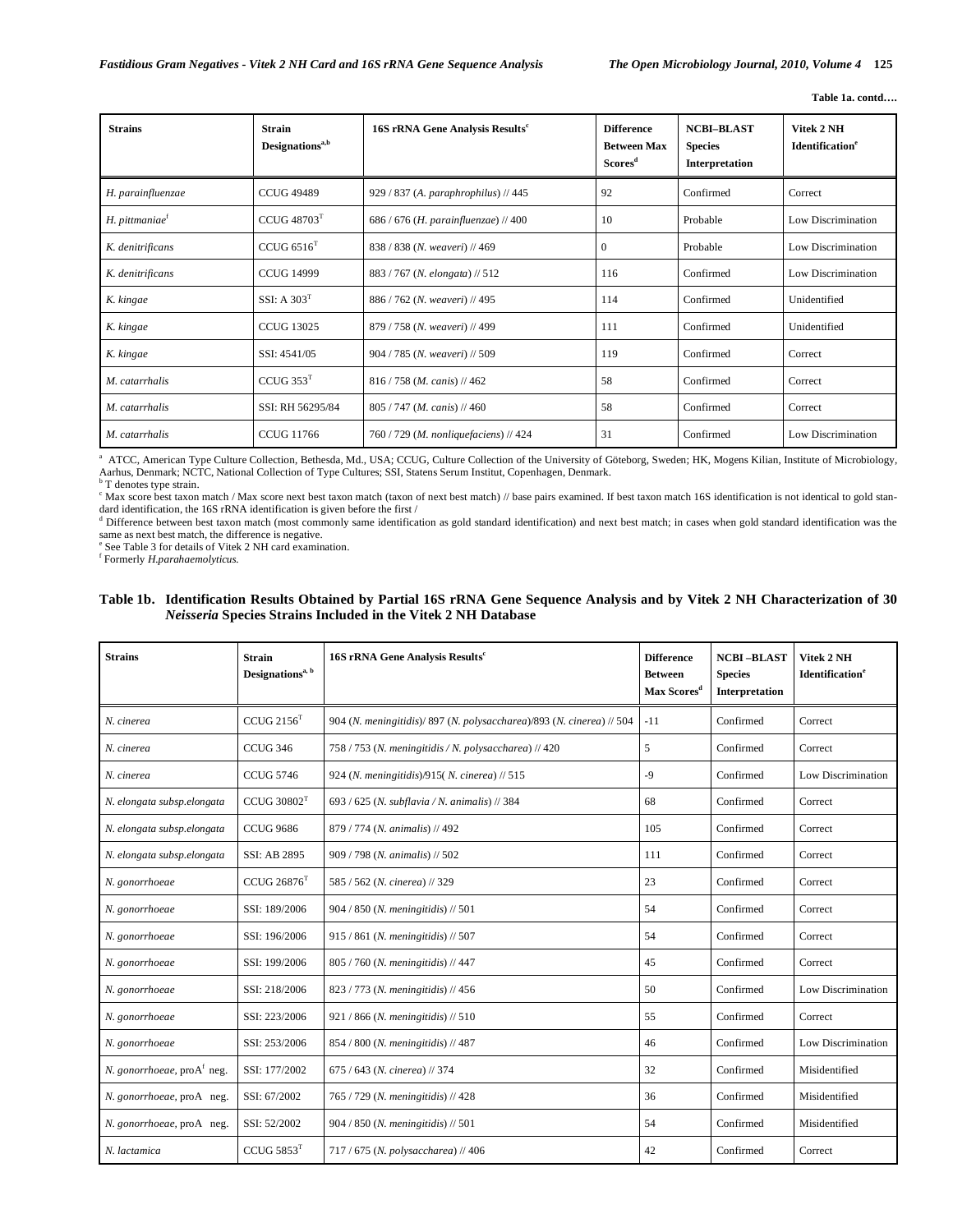| Table 1b. contd |  |
|-----------------|--|
|-----------------|--|

| <b>Strains</b>  | <b>Strain</b><br>$\mathbf{Designations}^{\mathrm{a, b}}$ | 16S rRNA Gene Analysis Results <sup>c</sup> | <b>Difference</b><br><b>Between</b><br>Max Scores <sup>d</sup> | <b>NCBI-BLAST</b><br><b>Species</b><br>Interpretation | Vitek 2 NH<br>Identification <sup>e</sup> |
|-----------------|----------------------------------------------------------|---------------------------------------------|----------------------------------------------------------------|-------------------------------------------------------|-------------------------------------------|
| N. lactamica    | SSI: BH 67320                                            | 794 / 791 (N. polysaccharea) // 518         | 3                                                              | Probable                                              | Correct                                   |
| N. meningitidis | CCUG~3269 <sup>T</sup>                                   | 937 / 913 (N. polysaccharea) // 507         | 24                                                             | Confirmed                                             | Correct                                   |
| N. meningitidis | SSI: 17/2006                                             | 937 / 904 (N. cinerea) // 513               | 33                                                             | Confirmed                                             | Correct                                   |
| N. meningitidis | SSI: 18/2006                                             | 828 / 798 (N. polysaccharea) // 452         | 30                                                             | Confirmed                                             | Correct                                   |
| N. meningitidis | SSI: 19/2006                                             | 924 / 889 (N. cinerea) // 503               | 35                                                             | Confirmed                                             | Low Discrimination                        |
| N. meningitidis | SSI: 20/2006                                             | 902 / 878 (N. polysaccharea) // 501         | 24                                                             | Confirmed                                             | Correct                                   |
| N. meningitidis | SSI: 21/2006                                             | 913 / 889 (N. polysaccharea) // 504         | 24                                                             | Confirmed                                             | Correct                                   |
| N. meningitidis | SSI: 50/2006                                             | 893 / 863 (N. cinerea) // 489               | 30                                                             | Confirmed                                             | Correct                                   |
| N. meningitidis | SSI: 23/2006                                             | $918/900$ (N. cinerea) // 503               | 18                                                             | Confirmed                                             | Correct                                   |
| N. meningitidis | SSI: 60/2004                                             | 915 / 880 (N. cinerea) // 502               | 35                                                             | Confirmed                                             | Correct I                                 |
| N. meningitidis | SSI: 109/1998                                            | 913 / 888 (N. polysaccharea) // 501         | 25                                                             | Confirmed                                             | Correct                                   |
| N. sicca        | CCUG $23929$ <sup>T</sup>                                | 859 / 854 (N. pharyngis) // 483             | 5                                                              | Probable                                              | Correct I                                 |
| N. sicca        | SSI: "19343"                                             | 884 / 845 (N. pharyngis) // 498             | 39                                                             | Confirmed                                             | Correct                                   |

a-e, see Table 1a.

proA: proline A arylamidase.

*Suttonella indologenes, Gardnerella vaginalis* and *Oligella urethralis* were not included); and another group of 25 non-database strains representing 14 species of the same genera as those included in the database (*Actinobacillus hominis*, *Moraxella spp*. and *Neisseria spp*., *i.a.* animal bite species (*Neisseria weaveri, Neisseria animaloris,* and *Neisseria zoodegmatis*) plus *Pasteurella spp.*). The strains had been stored as either lyophilized or at - 70°C until the present study. All strains were sent from SSI under code numbers to the Clinical Microbiology Department at Hillerød, so that the investigators were blinded with respect to species identification.

 The new validly published genus name *Aggregatibacter* [2] was used in the present study for the following species given as such in the Vitek database: *Haemophilus actinomycetemcomitans, Haemophilus aphrophilus / paraphrophilus* and *Haemophilus segnis.* 

### **Identification of Strains**

 **Conventional phenotypic identification** comprised extensive characterization by the various reference laboratories at SSI according to conventional biochemical methods [1, 5, 6]. The final identification reached was considered to be the 'gold standard' with which identifications obtained by partial 16S rRNA gene sequence analysis and the Vitek 2 NH system were compared.

 **Partial 16S rRNA gene sequence analysis** followed by blast examination was performed [7] using two amplification primers, BSF 8 and BSF 534, producing a 526 base pair (bp) fragment; these fragments were sequenced both ways. The edited sequences were compared to deposited sequences in the NCBI "bacteria" database (BLAST examination) and evaluated for the best and second best taxon matches taking into consideration the % identity (number of identical bases between the query and the subject sequence in the database), Maxscore bit (indication of alignment concordance) and Evalues (indication of statistical significance of a given alignment). Thereby, the following results could be obtained by partial 16S rRNA gene sequencing/BLAST examination: 1) 'confirmed' (best species match was identical to the gold standard phenotypic identification with a distance in Maxscore bits to next best taxon match of  $> 15$ ), 2) 'probable' (best species match was identical to the gold standard identification, but with a Maxscore bit difference to next best taxon match of  $\leq$  15), 3) 'possible' (best species match was not identical to the gold standard identification, but the gold standard identification was among closely related taxons, which means  $a \leq 15$  Maxscore bit difference to the best taxon match) or 4) 'misidentified' (if the conventional phenoptypis species identification was not listed among the closely related species/taxons).

 **Vitek 2 NH system testing** was done by a microbiologist without expert knowledge of fastidious Gram-negative bacteria and was performed according to the manufacturer's recommendations. Supplementary tests for strains identified with Low Discrimination were not done for two reasons: i) some of the supplementary tests were unavailable to us; and ii) results of these tests would tend to confuse identifications further since 25 % of the tested strains were not included in the Vitek 2 NH database.

 Interpretation was done on the basis of results provided from the software (EX: excellent, VG: Very Good, GI: Good, AC: Acceptable, LD: Low Discrimination (between 2-3 identification choices), INC: Inconclusive (> 3 identification choices), and UNI: Unidentified (atypical biopattern)). The categories of results in the present study were defined as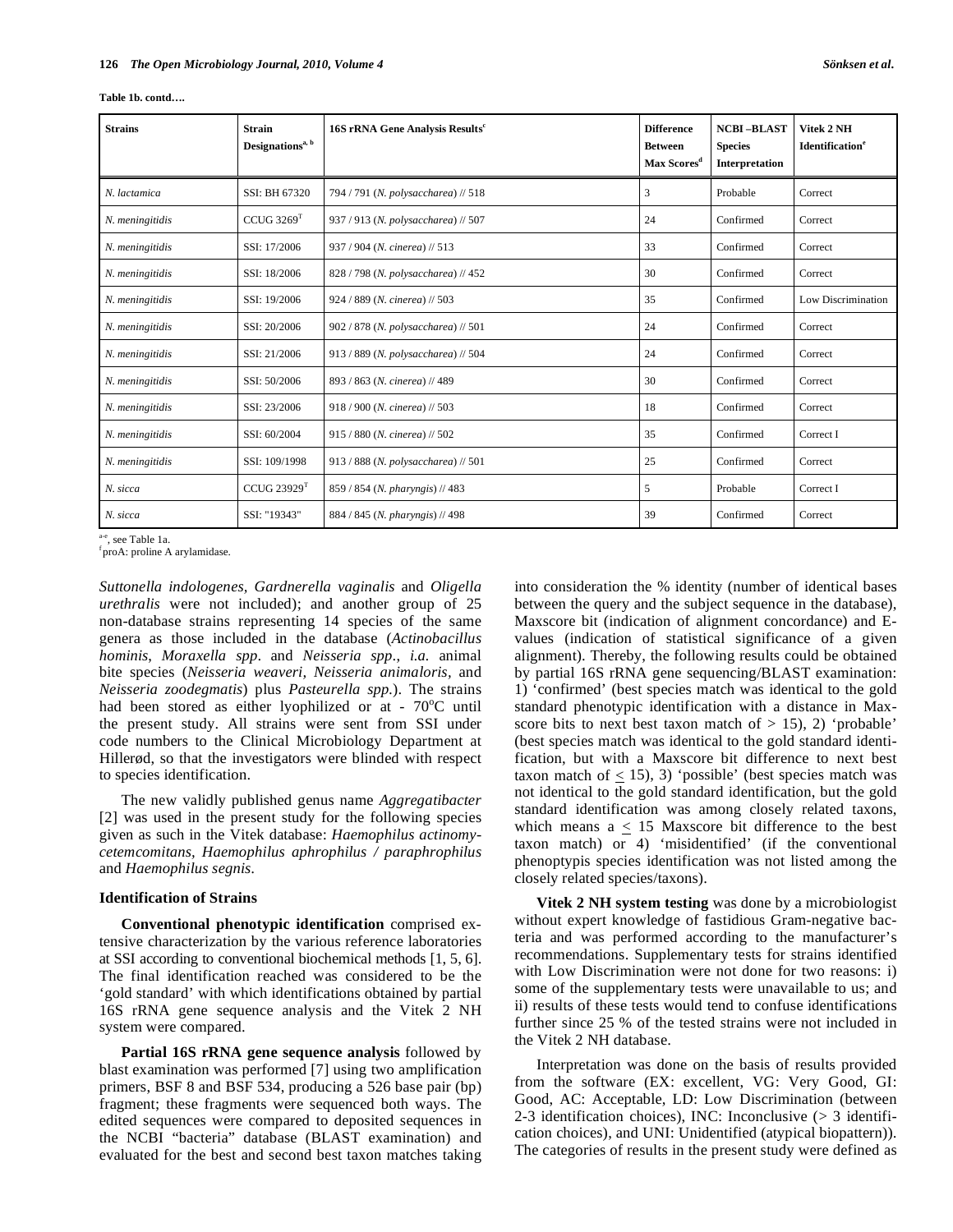| Table 2. | 15 Identification Results Obtained by Partial 16S rRNA Gene Sequence Analysis and by Vitek 2 NH Characterization of 35 |
|----------|------------------------------------------------------------------------------------------------------------------------|
|          | <b>Strains not Included in the Vitek 2 NH Database</b>                                                                 |

| <b>Strains</b>                  | <b>Strain</b><br>Designations <sup>a,b</sup> | 16S rRNA Gene<br><b>Analysis Results<sup>c</sup></b> | <b>Differences</b><br><b>Between</b><br>Max Scores <sup>d</sup> | <b>NCBI - BLAST</b><br><b>Species</b><br>Interpretation | Vitek 2 NH<br><b>Identification</b> | Vitek 2 NH<br>Interpretation        |
|---------------------------------|----------------------------------------------|------------------------------------------------------|-----------------------------------------------------------------|---------------------------------------------------------|-------------------------------------|-------------------------------------|
| A. hominis                      | NCTC $11529T$ ,<br><b>SSI: P578</b>          | 865 / 852 (A. suis) // 496                           | 13                                                              | Probable                                                | Low discrimination                  | Correct genus<br>not included       |
| A. hominis                      | SSI: P 575                                   | $836 / 816$ (A. suis) // 495                         | 20                                                              | Confirmed                                               | Misidentified                       | Misidentified                       |
| A. hominis                      | <b>SSI: P880</b>                             | $812 / 809$ (A. suis et A. equali) // 477            | 3                                                               | Probable                                                | Low discrimination                  | No identification to<br>genus level |
| M. non-liquefaciens             | ATCC $19975$ <sup>T</sup>                    | 861 / 843 (M. lacunata) // 473                       | 18                                                              | Confirmed                                               | Low discrimination                  | Correct genus included              |
| M. osloensis                    | ATCC $19976$ <sup>T</sup>                    | $746/601$ ( <i>M. canis</i> ) // 413                 | 145                                                             | Confirmed                                               | Low discrimination                  | Correct genus<br>not included       |
| N. animaloris<br>(CDC EF-4a)    | NCTC $12228$ <sup>T</sup>                    | 778 / 765 (N. canis) // 413                          | 13                                                              | Probable                                                | Misidentified                       | Misidentified                       |
| N. animaloris<br>(CDC EF-4a)    | <b>CCUG 1976</b>                             | 865 / 859 (N. canis) // 413                          | 6                                                               | Probable                                                | Unidentified                        | Correct                             |
| N. animaloris<br>(CDC EF-4a)    | SSI: P 669                                   | 855 / 836 (N. canis) // 455                          | 19                                                              | Confirmed                                               | Unidentified                        | Correct                             |
| N. flavescens                   | ATCC $13120T$                                | $654/643$ (N. flava) // 491                          | 11                                                              | Probable                                                | Low discrimination                  | Correct genus included              |
| N. mucosa                       | <b>CCUG 26877</b> <sup>T</sup>               | 806 (N. pharyngis)/ 791 (N. mucosa) // 499           | $-15$                                                           | Possible                                                | Misidentified                       | Misidentified                       |
| N. mucosa                       | SSI: 10496/78                                | 795 (N. pharyngis)/780 (N. mucosa) // 496            | $-15$                                                           | Possible                                                | Misidentified                       | Misidentified                       |
| N. pharyngis                    | SSI: Piot 1268                               | 822 (N. flavescens)/ 802 (N. subflava) // 504        | Not given <sup>e</sup>                                          | Misidentified                                           | Misidentified                       | Misidentified                       |
| N. polysaccharea                | $CCUG$ $18030T$                              | 886 / 883 (N. meningitidis) // 505                   | 3                                                               | Possible                                                | Low discrimination                  | Correct genus included              |
| N. weaveri                      | SSI: 3667B/1997                              | 802/708 (N. subflava) // 442                         | 94                                                              | Confirmed                                               | Misidentified                       | Misidentified                       |
| N. weaveri                      | SSI: 4194/1998                               | 889/778 (N. meningitidis) // 489                     | 112                                                             | Confirmed                                               | Misidentified                       | Misidentified                       |
| N. weaveri                      | SSI: AB 2363                                 | 898/787 (N. meningitidis) // 494                     | 111                                                             | Confirmed                                               | Low discrimination                  | Correct genus included              |
| N. zoodegmatis<br>$(CDC EF-4b)$ | NCTC $12230T$                                | 836 / 782 (N. canis) // 476                          | 54                                                              | Confirmed                                               | Misidentified                       | Misidentified                       |
| N. zoodegmatis<br>(CDC EF-4b)   | SSI: P 1168                                  | 834 / 810 (N. dentiae) // 498                        | 24                                                              | Confirmed                                               | Misidentified                       | Misidentified                       |
| N. zoodegmatis<br>(CDC EF-4b)   | <b>SSI: P983</b>                             | 868 / 809 (N. canis) // 498                          | 59                                                              | Confirmed                                               | Misidentified                       | Misidentified                       |
| P. canis                        | <b>SSI: P824</b>                             | 838 / 803 (P. dagmatis) // 501                       | 35                                                              | Confirmed                                               | Misidentified                       | Misidentified                       |
| P. dagmatis                     | SSI: P 1533                                  | $857 / 839$ ( <i>P. stomatis</i> ) // 501            | 18                                                              | Confirmed                                               | Misidentified                       | Misidentified                       |
| P. multocida                    | NCTC $10322$ <sup>T</sup>                    | 854 / 776 (P. pneumotropica) // 495                  | 78                                                              | Confirmed                                               | Misidentified                       | Misidentified                       |
| P. multocida                    | SSI: P 1367                                  | 892 / 816 (P. pneumotropica) // 497                  | 76                                                              | Confirmed                                               | Misidentified                       | Misidentified                       |
| P. multocida                    | SSI: P 1320                                  | 838 / 762 (P. pneumotropica) // 469                  | 76                                                              | Confirmed                                               | Unidentified                        | Correct                             |
| P. stomatis                     | SSI: P 716                                   | 796 / 774 (P. pneumotropica) // 455                  | 22                                                              | Confirmed                                               | Unidentified                        | Correct                             |

a-e, see Table 1a.

follows: (i) Correct identification was species identification identical to the 'gold standard' with the quality epithets EX, VG, GI and AC, except for the four *Capnocytophaga* species, where identification to the genus level was considered

correct; (ii) Low discrimination (LD) between two or three species; (iii) Unidentified (included both INC and UNI); and (iv) Misidentification was identification with the epithets EX, VG, G and AC to a different species.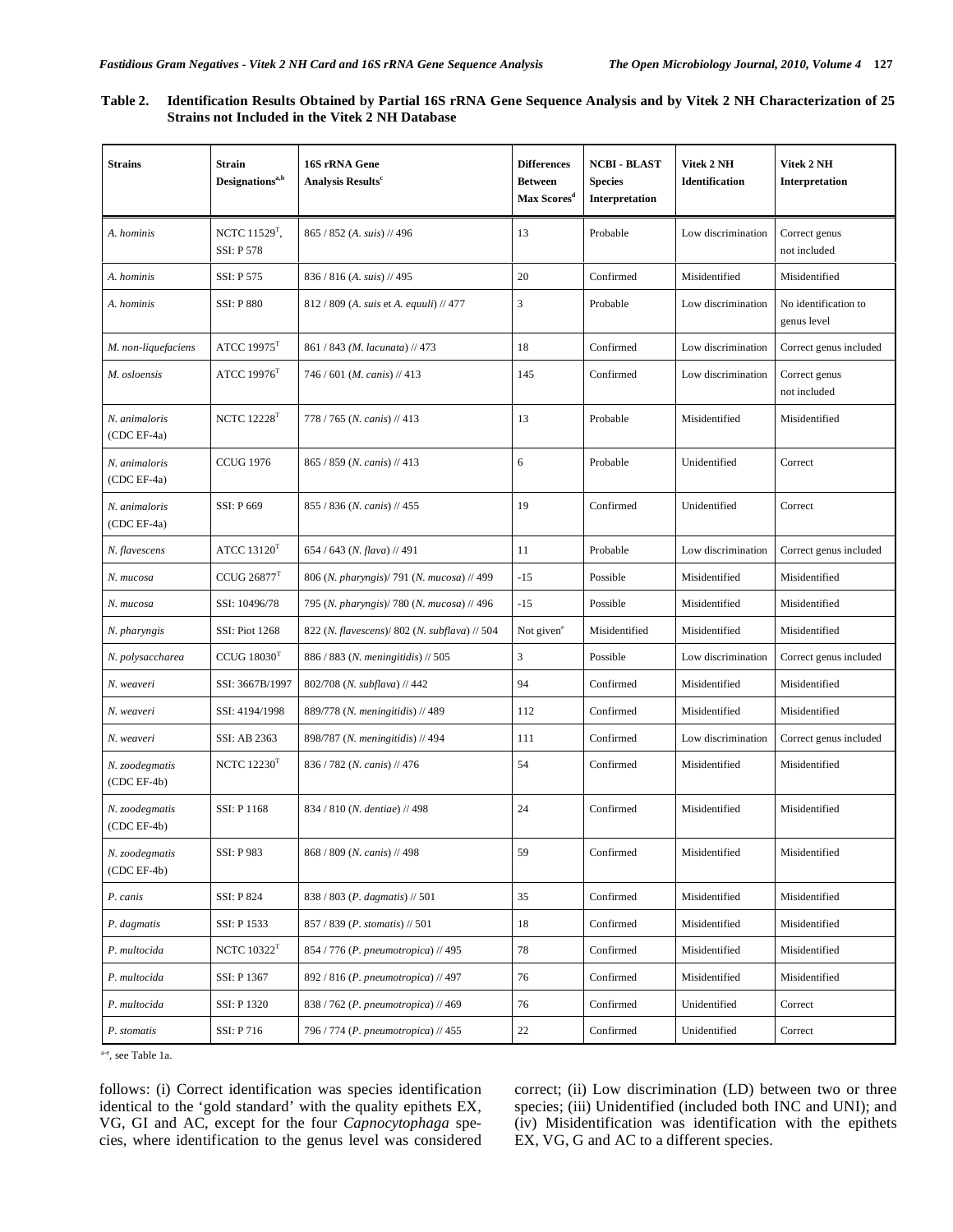### **RESULTS**

## **Partial 16S rRNA Gene Sequence Analysis Identifications**

 The identifications achieved by partial 16S rRNA gene sequence analysis of the 100 strains are shown in Tables **1a**, **1b**, and **2**. Phenotypic and sequence analysis identifications to the species level were identical for 76 strains, resulting in 'species confirmed'. For 23 strains sequence analysis identifications resulted in either 'species probable'(n=16) or 'species possible' (n=7): 2 of 3 *A. hominis* strains, 2 of 6 *C. canimorsus* strains, 1 of 2 *K. denitrificans* strains, 1 of 2 *N. lactamica* strains, 1 of 2 *N sicca* strains and 2 of 3 *N. animaloris* strains; and all included strains of the following species: *Actinobacillus ureae* (2)*, C. ochracea* (1), *H. parahaemolyticus* (2) and *H. pittmanniae* (1), *N. cinerea* (3), *N. flavescens* (1), *N. mucosa* (2) and *N. polysaccharea* (1). Only for the *Neisseria pharyngis* strain was the result of 16S rRNA gene sequence analysis in conflict with the conventional phenotypic identification*,* where the "gold standard" species was not among the listed taxon matches. Of the 24 strains where phenotypic and sequence analysis identifications were not identical, 12 were type strains.

 Where several strains of the same species were examined, score bit differences among the different strains were about the same size for most of the species. However, for two of the six *C. canimorsus* strains (CCUG 19190 and CCUG 19141) the differences between first and second best taxon match were very small (0 and 3 respectively), while they were between 54 and 168 for the remaining four strains. The same applied to the two *K. denitrificans* strains (0 and 116). Remarkable variations in score bit differences between strains belonging to the same species were seen for all the strains of *A. segnis, C. hominis*, *H. parainfluenzae* and *K. kingae*. Of the 24 strains where the result was not 'species confirmed' by sequencing, 13 were Vitek database strains. Of these, seven were correctly identified by the Vitek 2 NH card.

### **Vitek Identifications of Vitek 2 NH Database Strains**

 Vitek 2 NH results for the 75 examined strains included in the Vitek 2 NH database are shown in Table **1a** and **1b**. Epithets of 'acceptable' or better were obtained for 57 (76%) of the strains. Of these, 48 (64%) were correctly identified, while 9 (12%) were misidentified. The risk of misidentification seems to be related to the epithets, as 4 of the 45 with 'excellent' identification, 0 of 2 with 'very good' identification, 2 of 4 with 'good' identification and 3 of 6 with 'acceptable' identification were misidentified (Table **3**). The nine misidentified strains comprised three of nine *Capnocytophaga* strains identified as *Neisseria elongata*, three proline-arylamidase (proA) negative *Neisseria gonorrhoeae* identified as *Moraxella catarrhalis*, one each of *Haemophilus haemolyticus* (type strain) and *H. parahaemolyticus,* both identified as *Haemophilus parainfluenzae*, and one *A. ureae* identified as *H. influenzae.* 

 In 11 (15%) instances where 'low discrimination' between 2 or 3 species was obtained, the correct species was included among the suggested species for 9 strains (Table **3**). For the 4 'low discrimination' *Neisseria spp.*, 3 were identified correctly to the genus level (Table **3**). If one disregards the recent taxonomic changes within the genus *Haemophilus* (Materials and Methods), 4 of 4 'low discrimination' strains of former and present *Haemophilus spp.* were identified correctly to the genus level (Table **3**).

 There were no strains where an 'inconclusive' result was obtained. Seven strains (9%) were unidentified: four of nine strains of *Capnocytophaga spp.*, including the type strains of *C. gingivalis* and *C. sputigena*; two of three *Kingella kingae*  strains, including the type strain; and the type strain of *A. segnis*.

### **Vitek Identification of Non-Vitek 2 NH Database Strains**

 Table **2** shows results for the 25 examined strains not included in the Vitek 2 NH database. Of these, 14 (56%) were identified with epithets of 'excellent' (7), 'good' (4), and 'acceptable' (3). All of these were by definition misidentified. Four strains were unidentified, which in this context is the correct result; and 'Low discrimination' was obtained for seven strains (Table **3**).

### **DISCUSSION**

 Analysis (and comparison) of 16S rRNA gene sequences has revolutionized bacterial taxonomy and identification [9]. For strains difficult to identify by conventional phenotypic identification 16S rRNA gene sequencing is especially in focus [8]. Among the 100 strains studied, only a *N. pharyngis* strain obtained sequencing analysis results in conflict with the conventional phenotypic identification, as the "gold standard" species was not among the listed possible taxon matches. Importantly, the 16S rRNA gene sequence analysis results obtained did not result in misidentifications, but for 24 strains the need for further characterization was evident. This could consist of sequencing of longer bp stretches of the 16S rRNA gene, sequencing of other genes, or more extensive phenotypic characterization.

 The obtained results thus illustrate both the strengths and weaknesses of the use of 16S rRNA gene sequence analysis for identification. There are, as yet, no generally accepted guidelines for correct genus and species identification, as it has not been possible to reach a consensus on threshold values like there is for DNA–DNA hybridization (*Petti*, 2007 [9], *Stackebrandt & Goebel*, 1994 [10], *Janda & Abbott*, 2007 [11]). In addition, different studies have identified groups of bacteria for which 16S rRNA gene sequences are less discriminative, as seen in this study for the 23 strains resulting in either species probable or possible.

 Sequence divergence may vary considerably within genera and must ideally be assessed for each genus. We have attempted to elucidate the 16S rRNA gene sequence identification process by using standardized quantitative criteria for all the studied taxa (see Materials and Methods) and reporting the data in Tables **1** and **2** together with the species of the best and next best taxon match. This in order to document the 16S rRNA gene sequence identification process.

 Great variation in score bit differences was seen within strains of *A. segnis, C. canimorsus, C. hominis*, *H. parainfluenzae, K. denitrificans,* and *K. kingae*. This might be an expression of great variation within the individual species, it may illustrate that taxonomic subgroups exist, or it could be caused by deposition of unvalidated sequences. Whether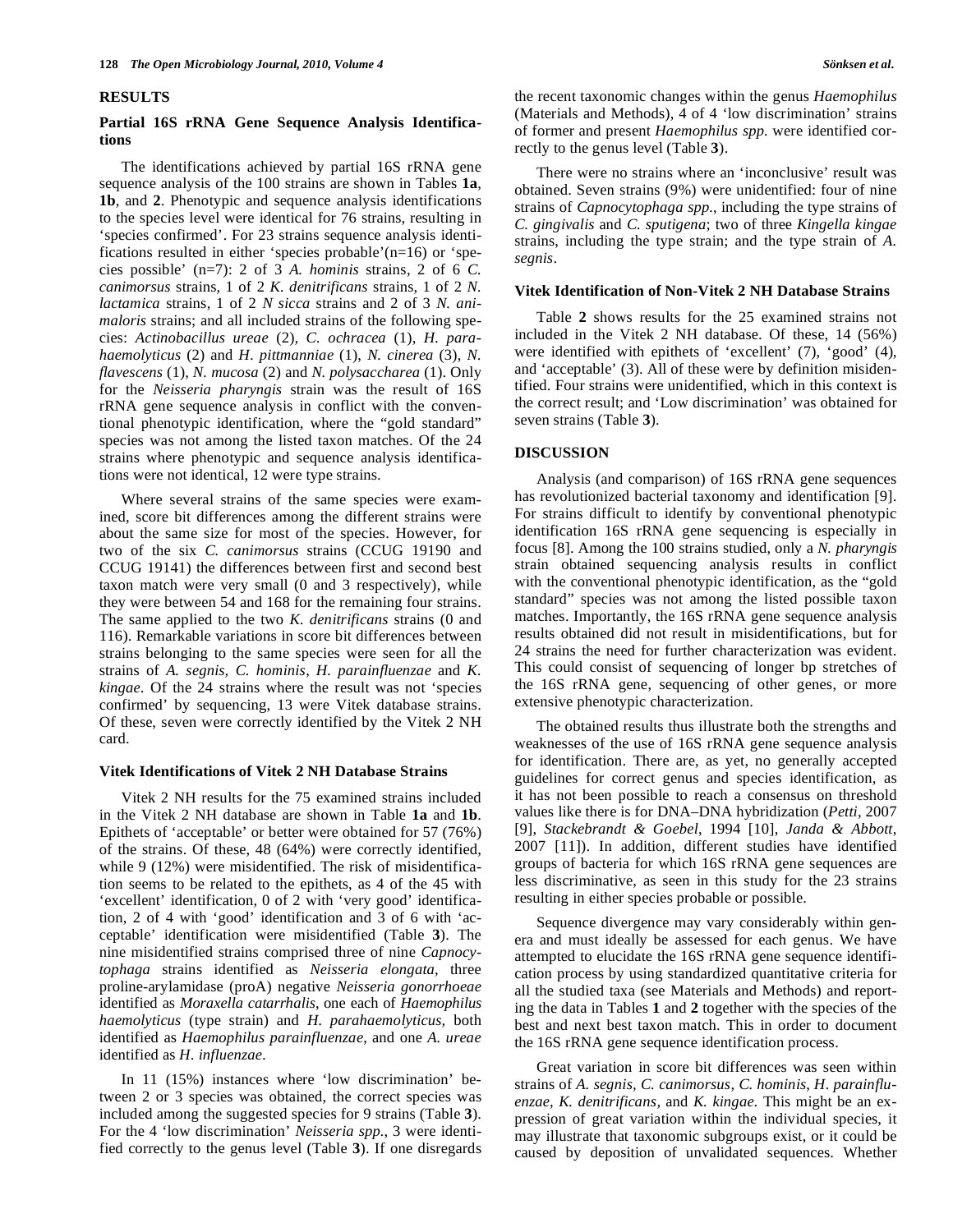| Table 3. | Vitek 2 NH Identification Results and Quality of Identification for all 100 Strains Included in the Study. No. of Strain(s) in |
|----------|--------------------------------------------------------------------------------------------------------------------------------|
|          | <b>Brackets</b>                                                                                                                |

| <b>Strains (no. of Strains)</b>             | Vitek 2 NH Results and Quality of Identification                                                                                                                                                      |
|---------------------------------------------|-------------------------------------------------------------------------------------------------------------------------------------------------------------------------------------------------------|
| A. hominis $a(3)$                           | H. influenzae, good (1); H. parahaemolyticus or A. aphrophilus/paraphrophilus, LD <sup>b</sup> (1);<br>H. parahaemolyticus or A. aphrophilus/paraphrophilus or H. parainfluenzae, LD <sup>b</sup> (1) |
| A. ureae (2)                                | A. ureae, excellent (1); H. influenzae, excellent (1)                                                                                                                                                 |
| A. actinomycetemcomitans (3)                | A. actinomycetemcomitans, excellent (2) A. actinomycetemcomitans or A. segnis, LD <sup>b</sup> (1);                                                                                                   |
| A. aphrophilus/paraphrophilus (4)           | A. aphrophilus/paraphrophilus, excellent (2), good (1), acceptable(1)                                                                                                                                 |
| A. segnis (3)                               | A. segnis or H. parainfluenzae, LD <sup>b</sup> (1); H. influenzae or H. haemolyticus, LD <sup>b</sup> (1), unidentified (1)                                                                          |
| C. canimorsus (6)                           | Capnocytophaga spp., good (1); N. elongata, acceptable (3); unidentified (2)                                                                                                                          |
| $C.$ gingivalis $(1)$                       | Unidentified                                                                                                                                                                                          |
| C. ochracea (1)                             | Capnocytophaga spp, excellent (1)                                                                                                                                                                     |
| C. sputigena (1)                            | unidentified                                                                                                                                                                                          |
| $C.$ hominis $(3)$                          | C. hominis, excellent (2), acceptable (1)                                                                                                                                                             |
| E. corrodens (3)                            | E. corrodens, excellent (3)                                                                                                                                                                           |
| H. haemolyticus (1)                         | H. parainfluenzae, good (1)                                                                                                                                                                           |
| H. influenzae (3)                           | H. influenzae, excellent (3)                                                                                                                                                                          |
| H. parahaemolyticus (2)                     | H. parahaemolyticus, excellent (1); H. parainfluenzae, good (1)                                                                                                                                       |
| H. parainfluenzae (3)                       | H. parainfluenzae, excellent (2), very good (1)                                                                                                                                                       |
| H. pittmaniae $\degree$ (1)                 | A. aphrophilus/paraphrophilus or A. segnis, LD <sup>b</sup> (1)                                                                                                                                       |
| K. denitrificans (2)                        | K. denitrificans or N. cinerea, LD <sup>b</sup> (1); K.denitrificans or N. menigitidis, LD <sup>b</sup> (1)                                                                                           |
| $K.$ kingae $(3)$                           | K. kingae, acceptable (1); unidentified (2)                                                                                                                                                           |
| M. catarrhalis (3)                          | M. catarrhalis, excellent (1), very good (1); N. cinerea or M. catarrhalis or N. meningitidis, LD <sup>b</sup> (1)                                                                                    |
| M. non-liquefaciens <sup>a</sup> (1)        | M. catarrhalis or N. gonorrhoeae, LD <sup>b</sup> (1)                                                                                                                                                 |
| $M.$ osloensis $a(1)$                       | Campylobacter fetus or Campylobacter coli, LD <sup>b</sup> (1)                                                                                                                                        |
| N. animaloris (CDC EF-4a) <sup>a</sup> (3)  | N. elongata, acceptable (1); unidentified (2)                                                                                                                                                         |
| N. cinerea (3)                              | N. cinerea, excellent (2); N. cinerea or K. denitrificans, LD <sup>b</sup> (1)                                                                                                                        |
| N. elongata ssp. elongata (3)               | N. elongata, excellent (2); N. elongata, acceptable (1)                                                                                                                                               |
| N. flavescens <sup>a</sup> (1)              | N. elongata or K. denitrificans or N. cinerea, $LD^b(1)$                                                                                                                                              |
| N. gonorrhoeae, proA d positive (7)         | N. gonorrhoeae, excellent (5); N. cinerea or N. gonorrhoeae, LD <sup>b</sup> (1); N. gonorrhoeae or                                                                                                   |
|                                             | N. cinerea or N. elongata, LD <sup>b</sup> (1)                                                                                                                                                        |
| N. gonorrhoeae, proA negative (3)           | M. catarrhalis, excellent (3)                                                                                                                                                                         |
| N. lactamica (2)                            | N. lactamica, excellent (2)                                                                                                                                                                           |
| N. meningitidis (10)                        | <i>N. meningitidis, excellent (9); N. meningitidis or N. sicca, LD</i> <sup>b</sup> (1)                                                                                                               |
| $N.$ mucosa $^{\rm a}$ (2)                  | N. elongata, excellent (1); N. sicca excellent (1)                                                                                                                                                    |
| N. pharyngis <sup>a</sup> (1)               | N. sicca, excellent (1)                                                                                                                                                                               |
| N. polysaccharea <sup>a</sup> (1)           | <i>N. sicca</i> or <i>N. meningitidis</i> $LDb(1)$                                                                                                                                                    |
| $N.$ sicca $(2)$                            | N. sicca, excellent (2)                                                                                                                                                                               |
| N. weaveri <sup>a</sup> (3)                 | <i>N. elongata, excellent (2); N. cinerea or N. elongata or M. catarrhalis, LD</i> <sup>b</sup> (1)                                                                                                   |
| N. zoodegmatis (CDC EF-4b) <sup>a</sup> (3) | N. elongata, excellent, (2); K. denitrificans, good (1)                                                                                                                                               |
| P. canis $a(1)$                             | H. parainfluenzae, good (1)                                                                                                                                                                           |
| P. dagmatis $a(1)$                          | H. parainfluenzae, good (1)                                                                                                                                                                           |
| P. multocida $a^a(3)$                       | H. influenzae, acceptable $(1)$ ; H. parainfluenzae, acceptable $(1)$ ; unidentified $(1)$                                                                                                            |
| P. stomatis $a(1)$                          | unidentified (1)                                                                                                                                                                                      |

<sup>a</sup> Strains not included in the Vitek 2 NH database.<br><sup>b</sup> LD: low discrimination.<br><sup>c</sup> Formerly *H. parahaemolyticus*.<br><sup>d</sup> ProA: proline A arylamidase.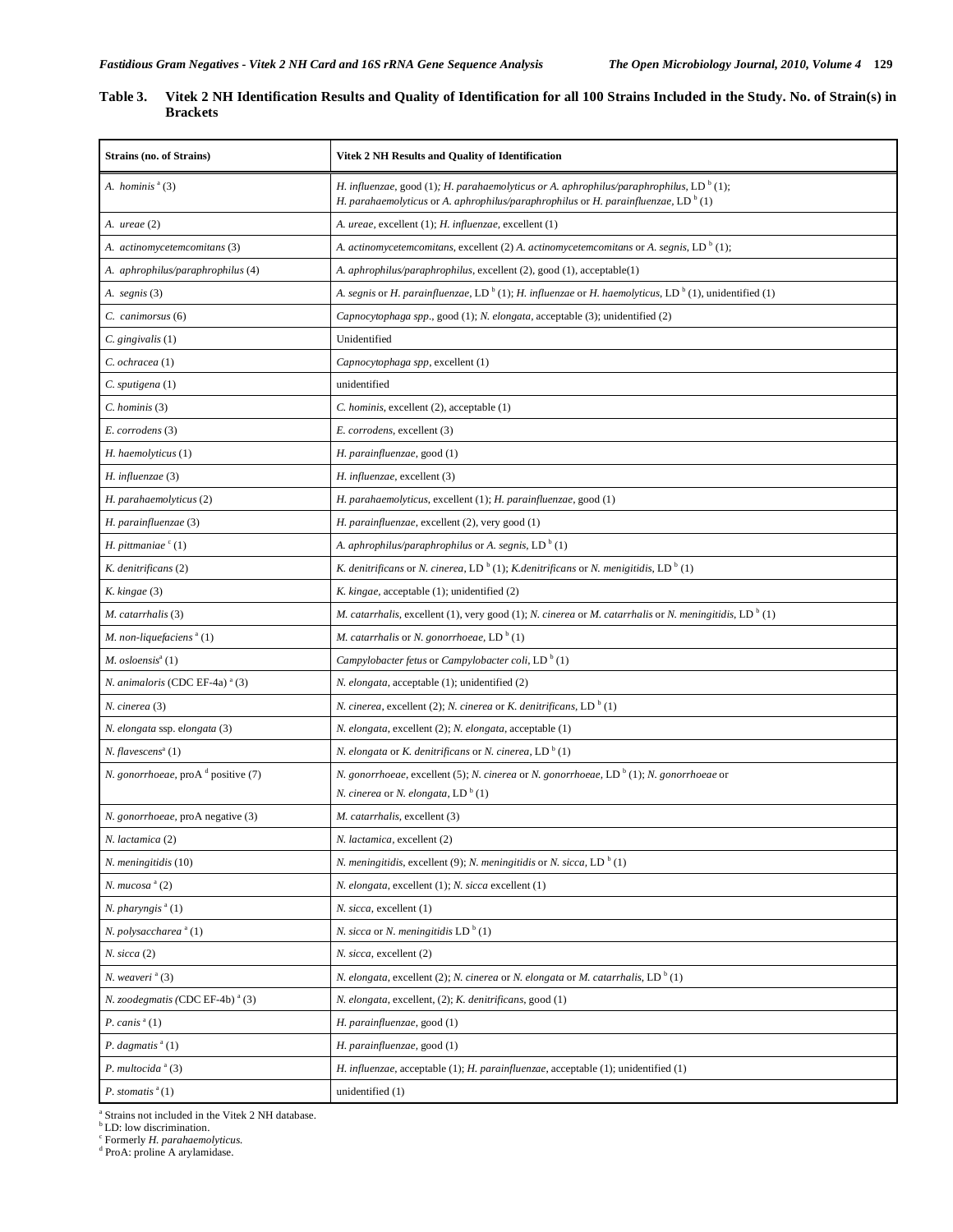sequencing the whole 16S rRNA gene would have resulted in a confirmed species designation for the 23 probable and possible strains is not known. Of these 23 strains, 12 were type strains, six were culture collection strains and the remaining five were from well known reference laboratories.

 Identification with the Vitek 2 NH card is, as with the whole Vitek 2 system, easy to handle. Correct identification (including *Capnocytophaga* to the genus level) was achieved for 48 of 75 (64%) strains in the Vitek 2 NH database, while 9 (12%) were misidentified. Identification problems, *i.e.* low discrimination and non- or misidentification of strains, were mainly connected with the *Capnocytophaga spp.*, proA-negative *N. gonnorhoeae*, the haemolytic *Haemophilus spp.,* the *Kingella spp.* and *A. segnis*. There were four misidentified strains with the epithet 'excellent', three gonococci and one *A. ureae*, which means that this epithet is not a guarantee of correct identification. It must, however, be borne in mind that the three misidentified gonococci were proA negative, a clone with this characteristic appearing most commonly in Scandinavia.

 Our finding of 64% of correctly identified strains appears to be at variance with the findings of *Valenza et al.* [12]*,* who found that 91% of their 188 strains were correctly identified without supplementary tests. This difference is most readily explained by differences in the qualitative and quantitative composition of the examined strains in the two studies. *Valenza et al.* examined no strains of proA-negative *N. gonnorhoeae*, *H. haemolyticus, H. parahaemolyticus*, *A. ureae* or *A. segnis*; and only one strain each of *Capnocytophaga* spp*.* and *Kingella spp.* This is in contrast to our nine strains of *Capnocytophaga spp.* and five strains of *Kingella spp.* However, these taxa represent some of the most difficult with regard to conventional identification, making it extra desirable that automatic identification results in reliable identifications. Disregarding these problematic strains, results of the two studies are similar. With regard to the 49 remaining strains in the present study we found no un- or misidentified strains compared to five unidentified and one misidentified strains among the 126 remaining strains in the study of *Valenza et al.* 

 Our results also appear to disagree with the recently published multicenter study by *Rennie et al.* [13], where 371 clinical strains were tested. They found 97% overall correct identification, including among the correctly identified strains 10% with low discrimination where the correct identification was among the suggested choices. Again, the variance is probably explained by the different quantitative composition of the strains examined in the two studies. Of the strains examined in the study of *Rennie et al.*, 35% were 'easy-to-identify' *H. influenzae* and *H. parainfluenzae*, in contrast to only 6% in the present study. Also, their study did not comprise proA-negative *N. gonorrhoeae.* The conclusion drawn from the three studies is thus that the Vitek 2 system correctly identifies almost all strains of *H. influenzae, H. parainfluenzae, C. hominis, E. corrodens, N. meningitidis* and the four apathogenic *Neisseria* species included in the database.

As done previously by others [14, 15], we did not limit our study to strains included in the Vitek 2 database. This was done in order to evaluate the ability of the Vitek 2 NH

card in a setting most closely emulating the diagnostic challenges in clinical microbiology laboratories. As seen under Results, 56% of these strains were erroneously 'correctly identified' with epithets of acceptable or better, half of them 'excellent'. Only four strains were correctly found to be unidentified and seven showed 'low discrimination'. This is not satisfactory*.* 

 In conclusion, the Vitek 2 NH card was found to be an easily used tool in the laboratory, being able to identify the most commonly occurring species in the database correctly. The system would benefit from including tests in the card that ensures that apparent "correct identifications" of bacteria not in the database kept at a minimum. And conversely, including tests that enable difficult bacteria such as *Capnocytophaga* and *Kingella* to be identified correctly.

### **CONFLICT OF INTEREST**

 Funding from external sources has not been received. None of the authors has any associations that can pose a conflict of interest.

### **ACKNOWLEDGEMENTS**

Part of the results of this study were presented at the  $18<sup>th</sup>$ European Congress of Clinical Microbiology and Infectious Diseases (Barcelona, Spain).

### **REFERENCES**

- [1] von Graevenitz A, Zbinden R, Mutters R. *Actinobacillus, Capnocytophaga, Eikenella, Kingella, Pasteurella,* and other fastidious or rarely encountered Gram-negative rods. In: Murray PR, Baron EJ, Jorgensen JH, Pfaller MA, Yolken RH Eds. Manual of clinical microbiology. 8<sup>th</sup> ed. Washington: ASM Press 2003; 609-22.
- [2] Nørskov-Lauritsen N, Kilian M. Reclassification of *Actinobacillus actinomycetemcomitans, Haemophilus aphrophilus, Haemophilus paraphrophilus* and *Haemophilus segnis* as *Aggregatibacter actinomycetemcomitans* gen. nov., comb. nov.,*Aggregatibacter aphrophilus* comb. nov. and *Aggregatibacter segnis* comb. nov., and emended description of *Aggregatibacter aphrophilus* to include V factor-dependent and V factor-independent isolates. Int J Syst Evol Microbiol 2006; 56: 2135-46.
- [3] Vandamme P, Holmes B, Bercovier H, Coenye T. Classification of centers for disease control group eugonic fermenter (EF)-4a and EF-4b as *Neisseria animaloris* sp. nov. and *Neisseria zoodegmatis* sp. nov., respectively. Int J Syst Evol Microbiol 2006; 56: 1801- 5.
- [4] Nørskov-Lauritsen N, Bruun B, Kilian M. Multilocus sequence phylogenetic study of the genus *Haemophilus* with description of *Haemophilus pittmaniae* sp. nov. Int J Syst Evol Microbiol 2005; 55: 449-56.
- [5] Bruun B, Ying Y, Kirkegaard E, Frederiksen W. Phenotypic differentiation of *Cardiobacterium hominis, Kingella indologenes* and CDC group EF-4. Eur J Clin Microbiol 1984; 3: 230-5.
- [6] Christensen JJ, Gadeberg O, Bruun B. *Branhamella catarrhalis*: Significance in pulmonary infections and bacteriological features. Acta Path Microbiol Immunol Scand Sect B 1986; 94: 89-95.
- [7] Christensen JJ, Andresen K, Justesen T, Kemp M: Ribosomal DNA sequencing: experiences from use in the Danish national reference laboratory for identification of bacteria. APMIS 2005; 113: 621-8.
- [8] Kolbert CP, Rys PN, Hopkins M, *et al*. 16S Ribosomal DNA Sequence Analysis for Identification of Bacteria in a Clinical Microbiology Laboratory (Chapter 29). In: Persing DH, Tenover FC, Versalovic J, *et al*. Eds. Molecular Microbiology: Diagnostic Principles and Practice. WashingtonDC: ASM Press, 2004.
- [9] Petti CA. Detection and identification of microorganisms by gene amplification and sequencing. Clin Infect Dis 2007; 44: 1108- 14.